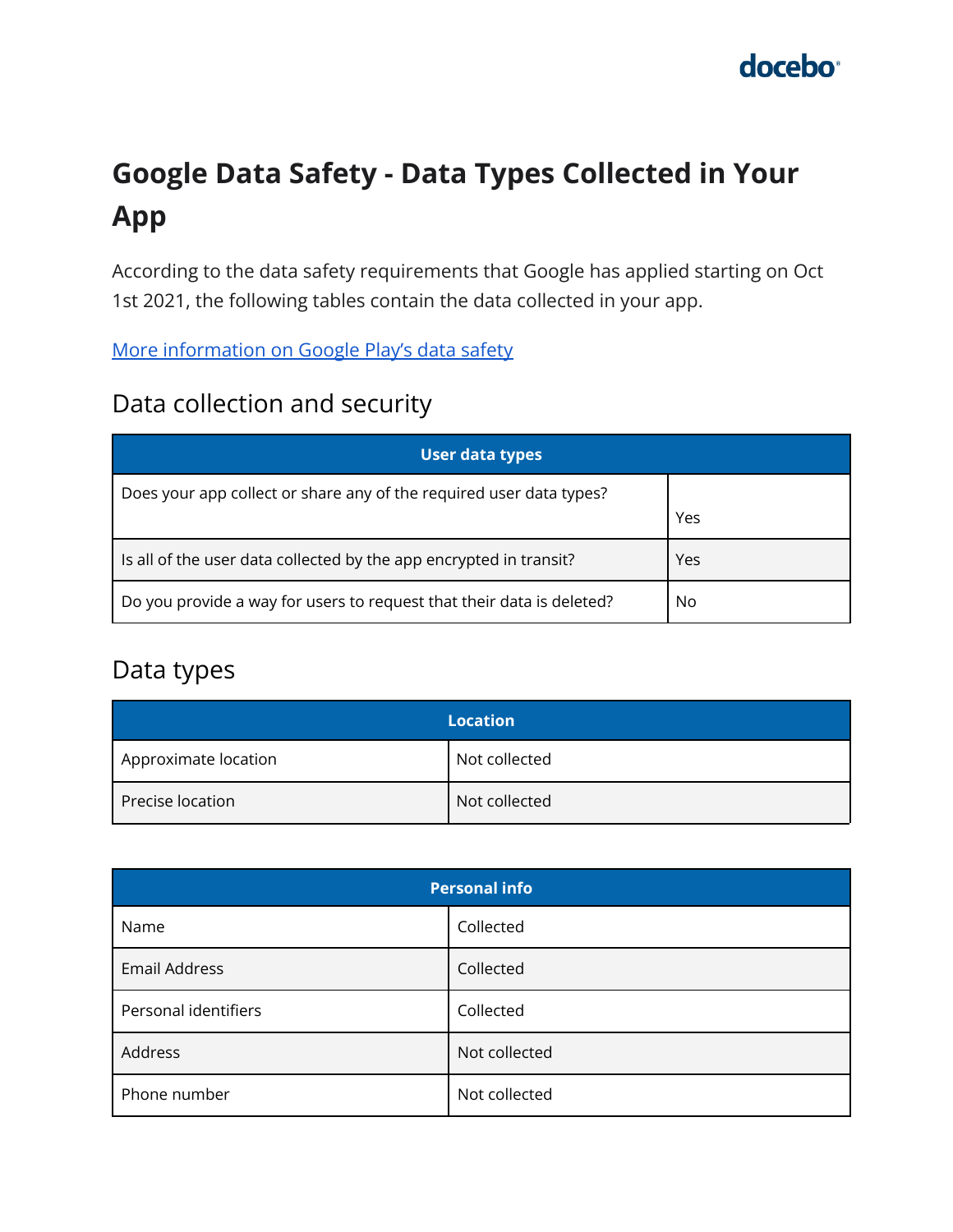| Race or ethnicity                     | Not collected             |
|---------------------------------------|---------------------------|
| Political or religious beliefs        | Not collected             |
| Sexual orientation or gender identity | Not collected             |
| Other personal info                   | Collected (date of birth) |

| <b>Financial info</b>                              |               |
|----------------------------------------------------|---------------|
| Purchase history                                   | Not collected |
| Credit info                                        | Not collected |
| Credit card, debit card, or bank account<br>number | Not collected |
| Other financial info                               | Not collected |

| <b>Health and fitness</b> |               |
|---------------------------|---------------|
| Health information        | Not collected |
| Fitness information       | Not collected |

| <b>Messages</b>       |               |
|-----------------------|---------------|
| Email                 | Not collected |
| SMS or MMS messages   | Not collected |
| Other in-app messages | Not collected |

| <b>Photo and Videos</b> |                                                   |
|-------------------------|---------------------------------------------------|
| Photos                  | Collected (if Discover, Coach & Share is enabled) |
| Videos                  | Collected (if Discover, Coach & Share is enabled) |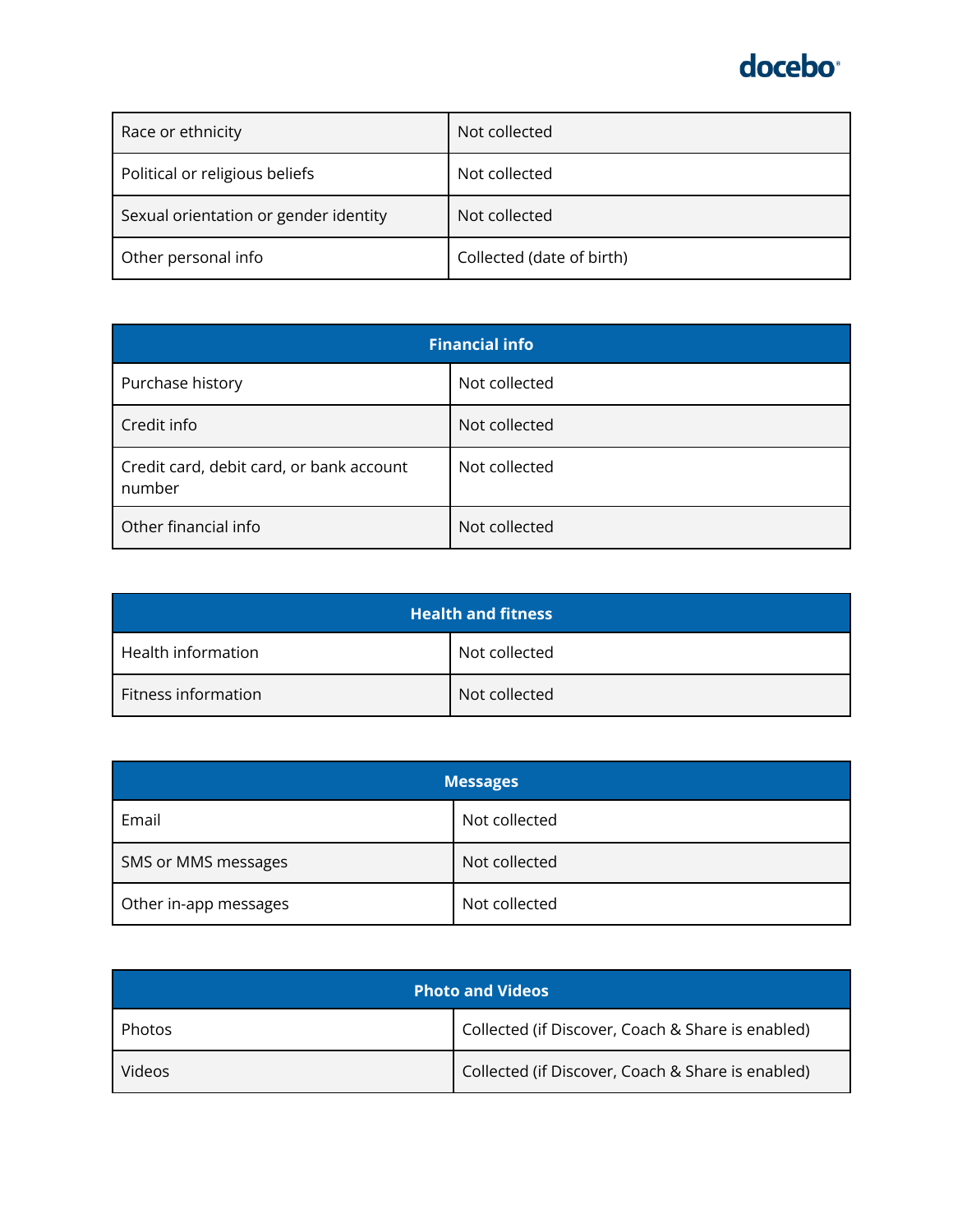| <b>Audio files</b>        |                                                   |
|---------------------------|---------------------------------------------------|
| Voice or sound recordings | Collected (if Discover, Coach & Share is enabled) |
| Music files               | Not collected                                     |
| Other audio files         | Collected (if Discover, Coach & Share is enabled) |

| <b>Files and doc</b> |               |
|----------------------|---------------|
| Files and docs       | Not collected |

|          | <b>Calendar</b> |
|----------|-----------------|
| Calendar | Not collected   |

|          | <b>Contacts</b> |
|----------|-----------------|
| Contacts | Not collected   |

| <b>App activity</b>          |               |
|------------------------------|---------------|
| Page views and taps in app   | Collected     |
| In-app search history        | Collected     |
| Installed apps               | Not collected |
| Other user-generated content | Not collected |
| Other actions                | Not collected |

| <b>Web browsing</b> |               |
|---------------------|---------------|
| Web browsing        | Not collected |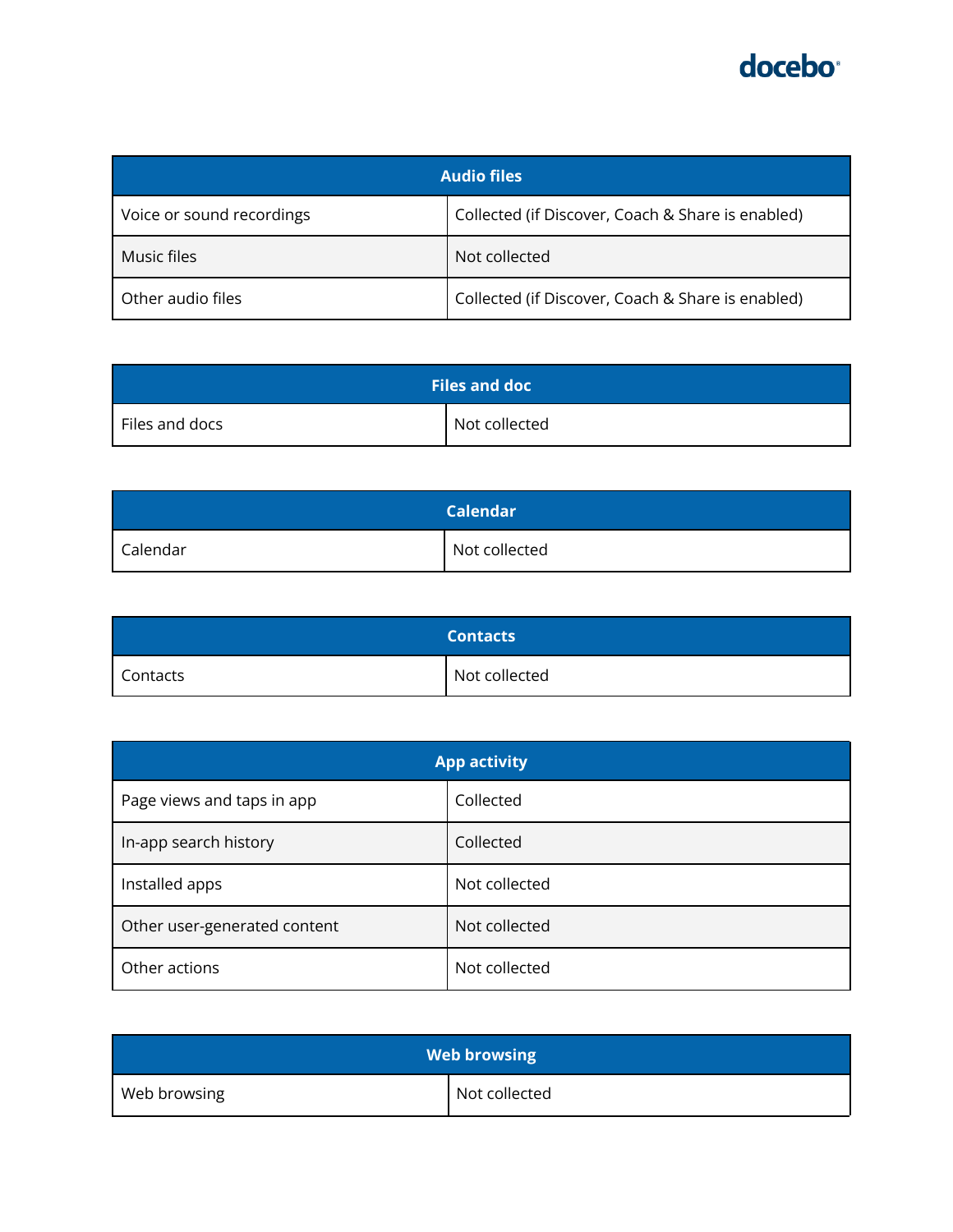| App info and performance   |               |
|----------------------------|---------------|
| Crash logs                 | Collected     |
| Diagnostics                | Collected     |
| Other app performance data | Not collected |

| <b>Device and other identifiers</b> |           |
|-------------------------------------|-----------|
| Device and other identifiers        | Collected |

# Data usage and handling

| <b>Personal info</b> |                                                                                                                                                                                                                    |
|----------------------|--------------------------------------------------------------------------------------------------------------------------------------------------------------------------------------------------------------------|
| Name                 | Is data Collected, Shared or both?<br>Collected<br>Shared                                                                                                                                                          |
|                      | Is the data processed ephemerally<br>$\bigcirc$ yes<br>⊕no                                                                                                                                                         |
|                      | Is the data required for your app, or can users<br>choose whether it's collected?<br>$\bigcirc$ Data collection is required<br>User can choose whether this data is collected                                      |
|                      | Why is this user data collected? Select all that apply.<br>App functionality<br>Analytics<br>Developer communications<br>Fraud prevention, security, and compliance<br>Advertising or marketing<br>Personalization |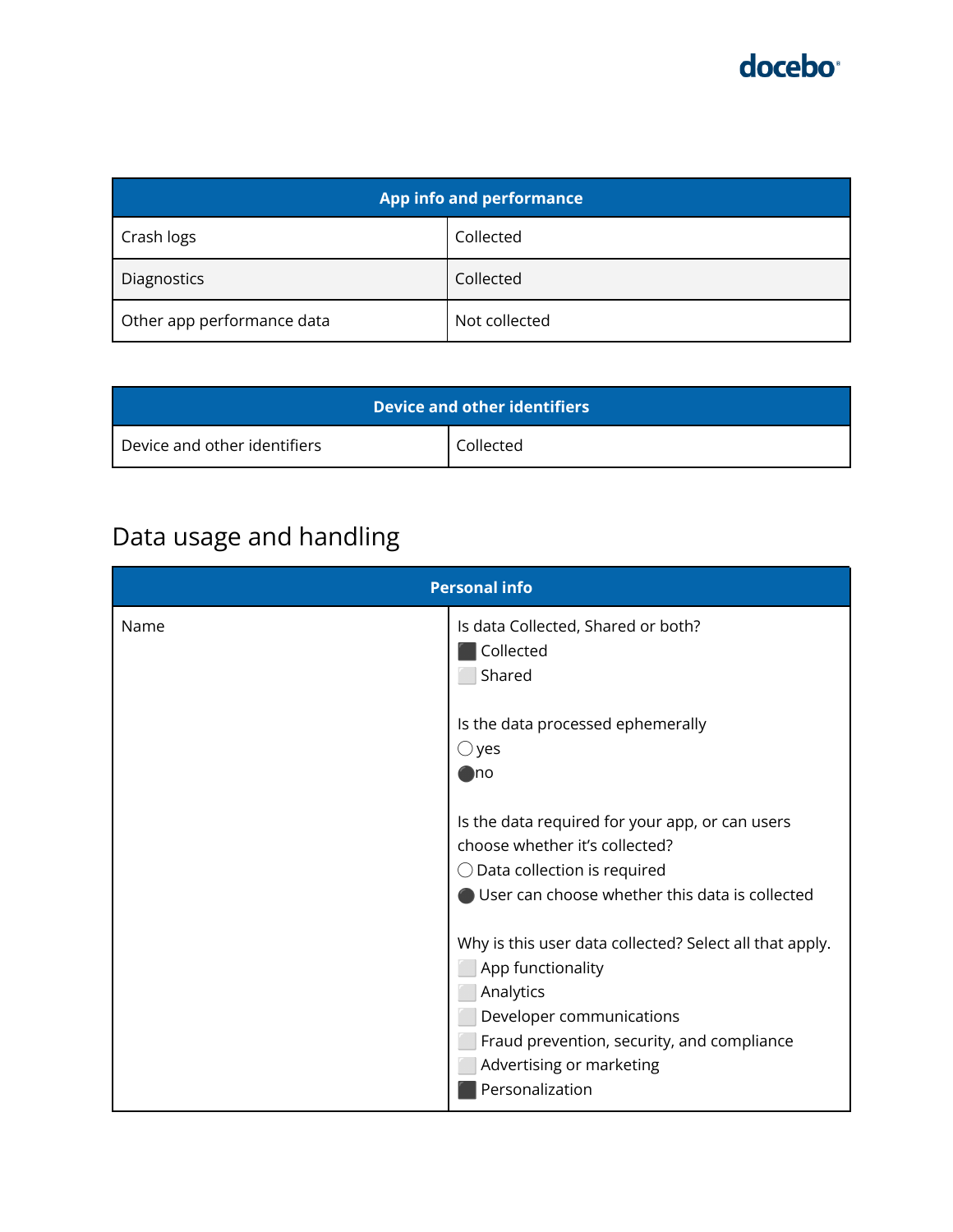

|                      | Account management                                                                                                                                                                                                                       |
|----------------------|------------------------------------------------------------------------------------------------------------------------------------------------------------------------------------------------------------------------------------------|
| <b>Email Address</b> | Is data Collected, Shared or both?<br>Collected<br>Shared                                                                                                                                                                                |
|                      | Is the data processed ephemerally<br>$\bigcirc$ yes<br>$\bigcirc$ no                                                                                                                                                                     |
|                      | Is the data required for your app, or can users<br>choose whether it's collected?<br>$\bigcirc$ Data collection is required<br>User can choose whether this data is collected                                                            |
|                      | Why is this user data collected? Select all that apply.<br>App functionality<br>Analytics<br>Developer communications<br>Fraud prevention, security, and compliance<br>Advertising or marketing<br>Personalization<br>Account management |
| Personal identifiers | Is data Collected, Shared or both?<br>Collected<br>Shared                                                                                                                                                                                |
|                      | Is the data processed ephemerally<br>$\bigcirc$ yes<br>)no                                                                                                                                                                               |
|                      | Is the data required for your app, or can users<br>choose whether it's collected?<br>$\bigcirc$ Data collection is required<br>User can choose whether this data is collected                                                            |
|                      | Why is this user data collected? Select all that apply.<br>App functionality<br>Analytics<br>Developer communications                                                                                                                    |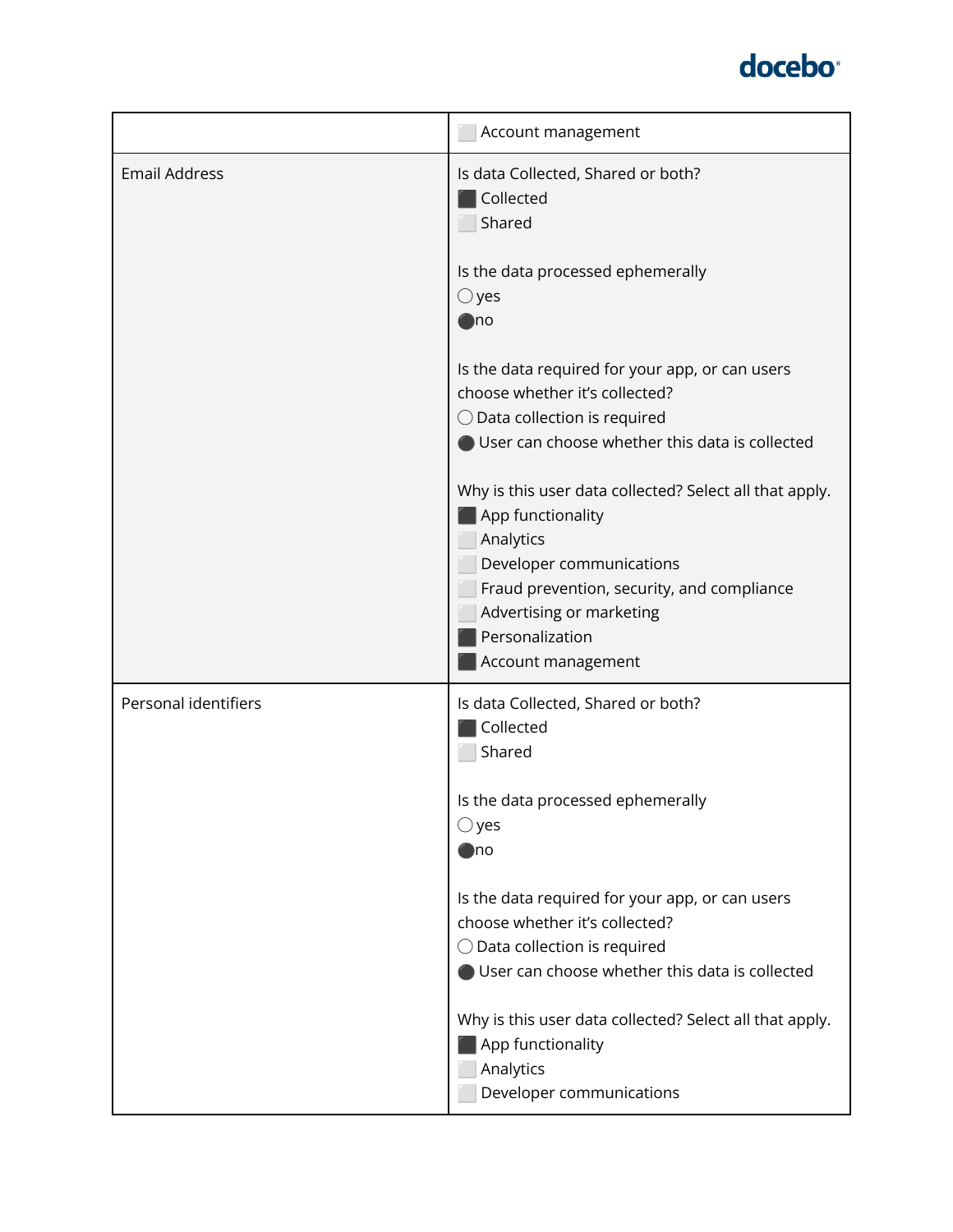

|                                       | Fraud prevention, security, and compliance<br>Advertising or marketing<br>Personalization<br>Account management                                                                                                                                                                                                                                                                                                                                                                                                                                      |
|---------------------------------------|------------------------------------------------------------------------------------------------------------------------------------------------------------------------------------------------------------------------------------------------------------------------------------------------------------------------------------------------------------------------------------------------------------------------------------------------------------------------------------------------------------------------------------------------------|
| Address                               |                                                                                                                                                                                                                                                                                                                                                                                                                                                                                                                                                      |
| Phone number                          |                                                                                                                                                                                                                                                                                                                                                                                                                                                                                                                                                      |
| Race or ethnicity                     |                                                                                                                                                                                                                                                                                                                                                                                                                                                                                                                                                      |
| Political or religious beliefs        |                                                                                                                                                                                                                                                                                                                                                                                                                                                                                                                                                      |
| Sexual orientation or gender identity |                                                                                                                                                                                                                                                                                                                                                                                                                                                                                                                                                      |
| Other personal info                   | Is data Collected, Shared or both?<br>Collected<br>Shared<br>Is the data processed ephemerally<br>$\bigcirc$ yes<br>⊜no<br>Is the data required for your app, or can users<br>choose whether it's collected?<br>$\bigcirc$ Data collection is required<br>User can choose whether this data is collected<br>Why is this user data collected? Select all that apply.<br>App functionality<br>Analytics<br>Developer communications<br>Fraud prevention, security, and compliance<br>Advertising or marketing<br>Personalization<br>Account management |

| <b>Photo and Videos</b> |                                                 |
|-------------------------|-------------------------------------------------|
| Photos                  | Is data Collected, Shared or both?<br>Collected |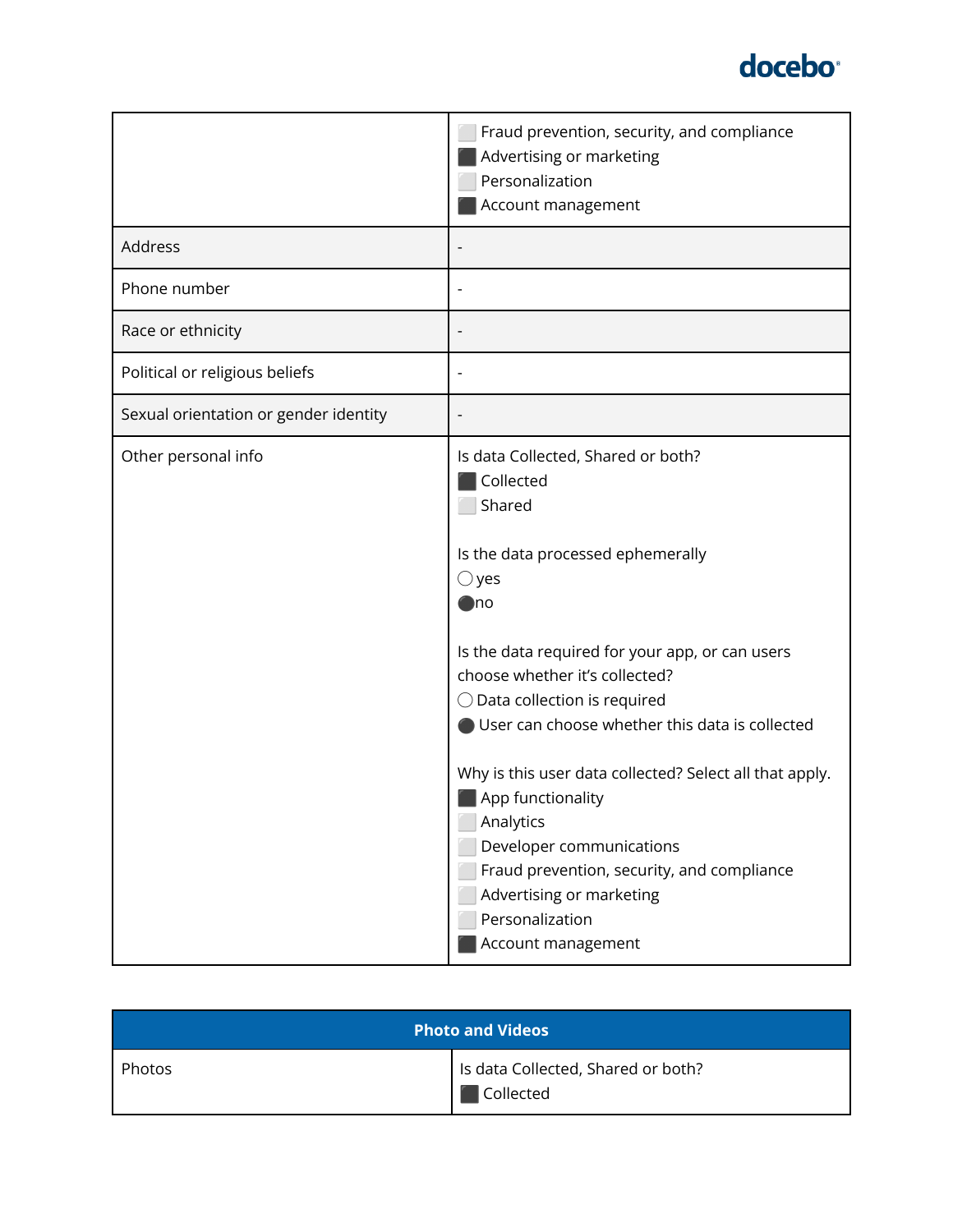|        | Shared                                                                                                                                                                                                                                   |
|--------|------------------------------------------------------------------------------------------------------------------------------------------------------------------------------------------------------------------------------------------|
|        | Is the data processed ephemerally<br>$\bigcirc$ yes<br>⊜no                                                                                                                                                                               |
|        | Is the data required for your app, or can users<br>choose whether it's collected?<br>$\bigcirc$ Data collection is required<br>User can choose whether this data is collected                                                            |
|        | Why is this user data collected? Select all that apply.<br>App functionality<br>Analytics<br>Developer communications<br>Fraud prevention, security, and compliance<br>Advertising or marketing<br>Personalization<br>Account management |
| Videos | Is data Collected, Shared or both?<br>Collected<br>Shared                                                                                                                                                                                |
|        | Is the data processed ephemerally<br>$\bigcirc$ yes<br>$\blacksquare$ no                                                                                                                                                                 |
|        | Is the data required for your app, or can users<br>choose whether it's collected?<br>$\bigcirc$ Data collection is required<br>User can choose whether this data is collected                                                            |
|        | Why is this user data collected? Select all that apply.<br>App functionality<br>Analytics<br>Developer communications<br>Fraud prevention, security, and compliance<br>Advertising or marketing<br>Personalization                       |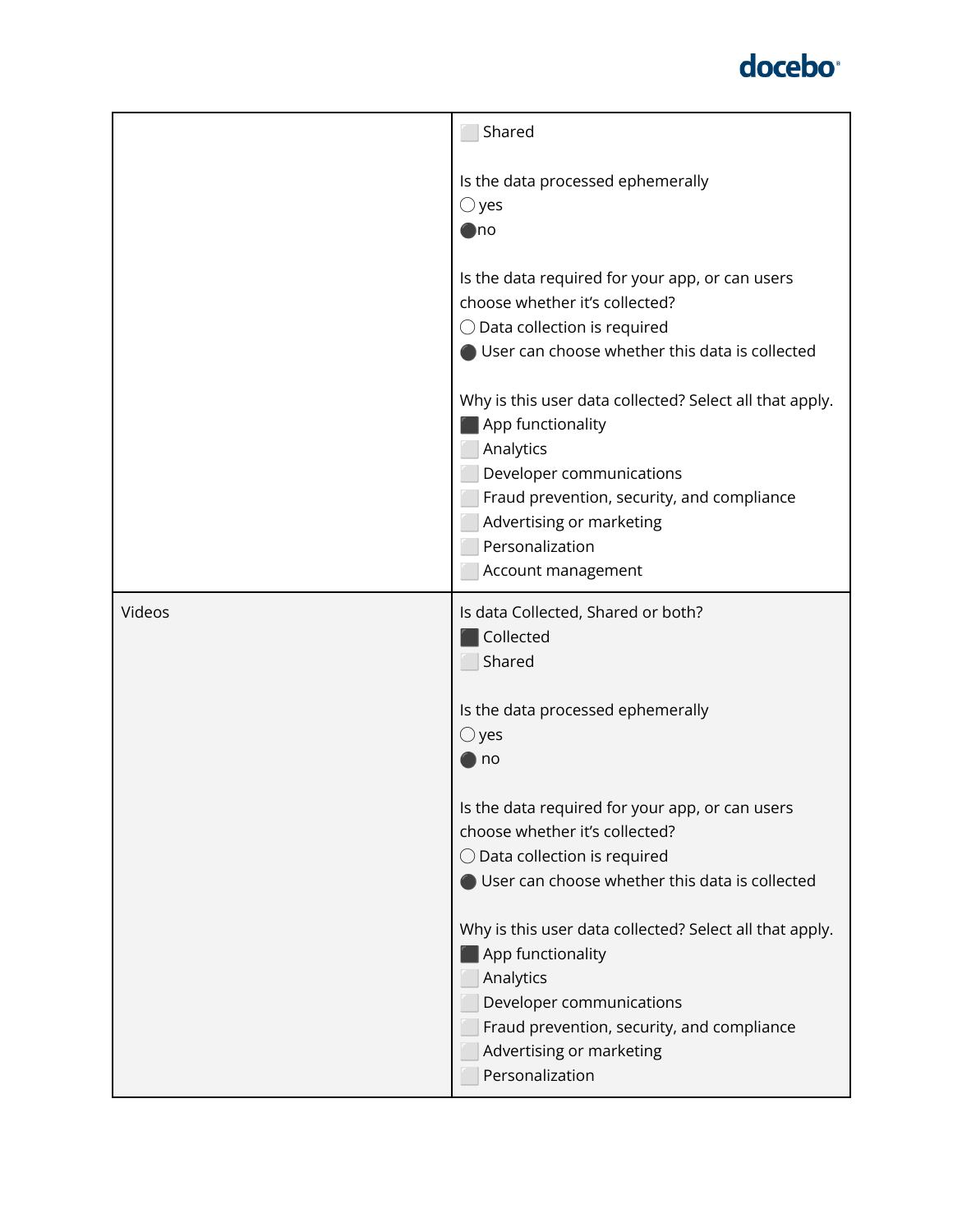|  | Account management |
|--|--------------------|
|--|--------------------|

| <b>Audio files</b>        |                                                                                                                                                                                                                                          |
|---------------------------|------------------------------------------------------------------------------------------------------------------------------------------------------------------------------------------------------------------------------------------|
| Voice or sound recordings | Is data Collected, Shared or both?<br><b>Collected</b><br>Shared                                                                                                                                                                         |
|                           | Is the data processed ephemerally<br>$\bigcirc$ yes<br>) no                                                                                                                                                                              |
|                           | Is the data required for your app, or can users<br>choose whether it's collected?<br>$\bigcirc$ Data collection is required<br>User can choose whether this data is collected                                                            |
|                           | Why is this user data collected? Select all that apply.<br>App functionality<br>Analytics<br>Developer communications<br>Fraud prevention, security, and compliance<br>Advertising or marketing<br>Personalization<br>Account management |
| Other audio files         | Is data Collected, Shared or both?<br>Collected<br>Shared                                                                                                                                                                                |
|                           | Is the data processed ephemerally<br>$\bigcirc$ yes<br>) no                                                                                                                                                                              |
|                           | Is the data required for your app, or can users<br>choose whether it's collected?<br>$\bigcirc$ Data collection is required<br>User can choose whether this data is collected                                                            |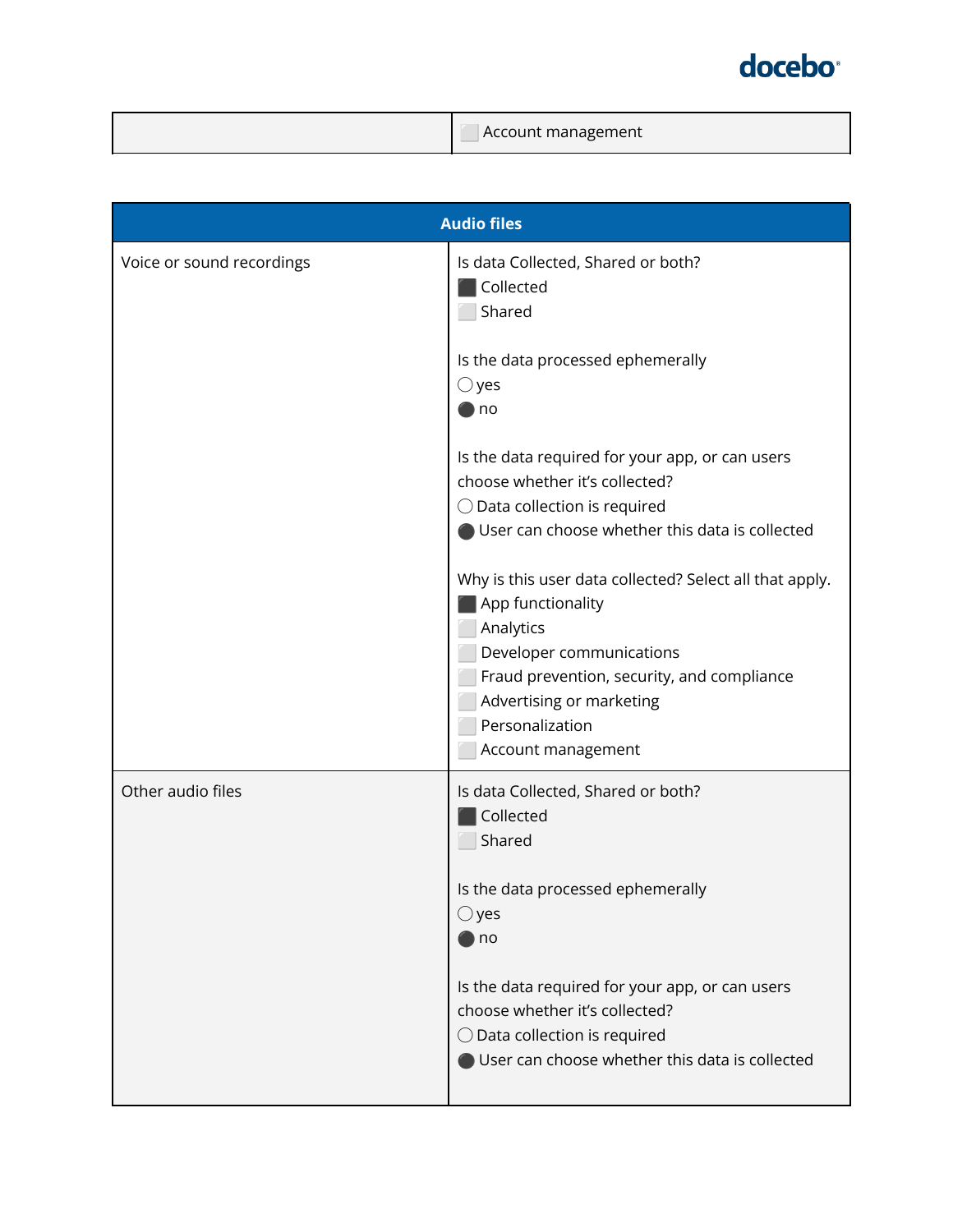

| Why is this user data collected? Select all that apply.<br>App functionality |
|------------------------------------------------------------------------------|
| Analytics                                                                    |
| Developer communications                                                     |
| Fraud prevention, security, and compliance                                   |
| Advertising or marketing                                                     |
| Personalization                                                              |
| Account management                                                           |

| <b>Files and doc</b> |                                                                                                                                                                                                                                          |
|----------------------|------------------------------------------------------------------------------------------------------------------------------------------------------------------------------------------------------------------------------------------|
| Files and docs       | Is data Collected, Shared or both?<br>Collected<br>Shared                                                                                                                                                                                |
|                      | Is the data processed ephemerally<br>$\bigcirc$ yes<br>no                                                                                                                                                                                |
|                      | Is the data required for your app, or can users<br>choose whether it's collected?<br>$\bigcirc$ Data collection is required<br>User can choose whether this data is collected                                                            |
|                      | Why is this user data collected? Select all that apply.<br>App functionality<br>Analytics<br>Developer communications<br>Fraud prevention, security, and compliance<br>Advertising or marketing<br>Personalization<br>Account management |

| <b>App activity</b>        |                                                           |
|----------------------------|-----------------------------------------------------------|
| Page views and taps in app | Is data Collected, Shared or both?<br>Collected<br>Shared |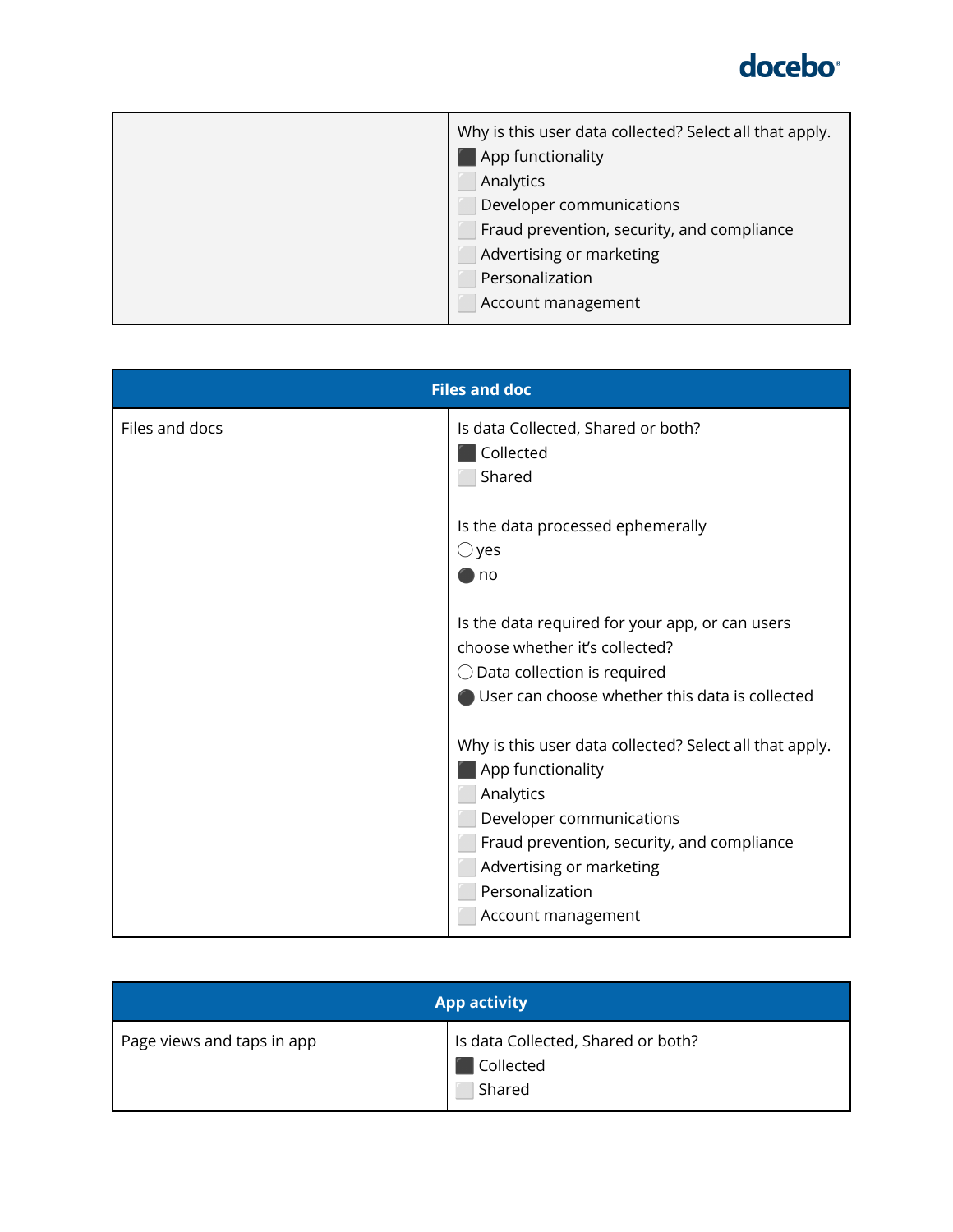|                       | Is the data processed ephemerally<br>$\bigcirc$ yes<br>no<br>Is the data required for your app, or can users<br>choose whether it's collected?<br>● Data collection is required<br>$\bigcirc$ User can choose whether this data is collected<br>Why is this user data collected? Select all that apply. |
|-----------------------|---------------------------------------------------------------------------------------------------------------------------------------------------------------------------------------------------------------------------------------------------------------------------------------------------------|
|                       | App functionality<br>Analytics<br>Developer communications<br>Fraud prevention, security, and compliance<br>Advertising or marketing<br>Personalization<br>Account management                                                                                                                           |
| In-app search history | Is data Collected, Shared or both?<br>Collected<br>Shared<br>Is the data processed ephemerally                                                                                                                                                                                                          |
|                       | $\bigcirc$ yes<br>$\blacksquare$ no                                                                                                                                                                                                                                                                     |
|                       | Is the data required for your app, or can users<br>choose whether it's collected?<br>● Data collection is required<br>$\bigcirc$ User can choose whether this data is collected                                                                                                                         |
|                       | Why is this user data collected? Select all that apply.<br>App functionality<br>Analytics<br>Developer communications<br>Fraud prevention, security, and compliance<br>Advertising or marketing<br>Personalization<br>Account management                                                                |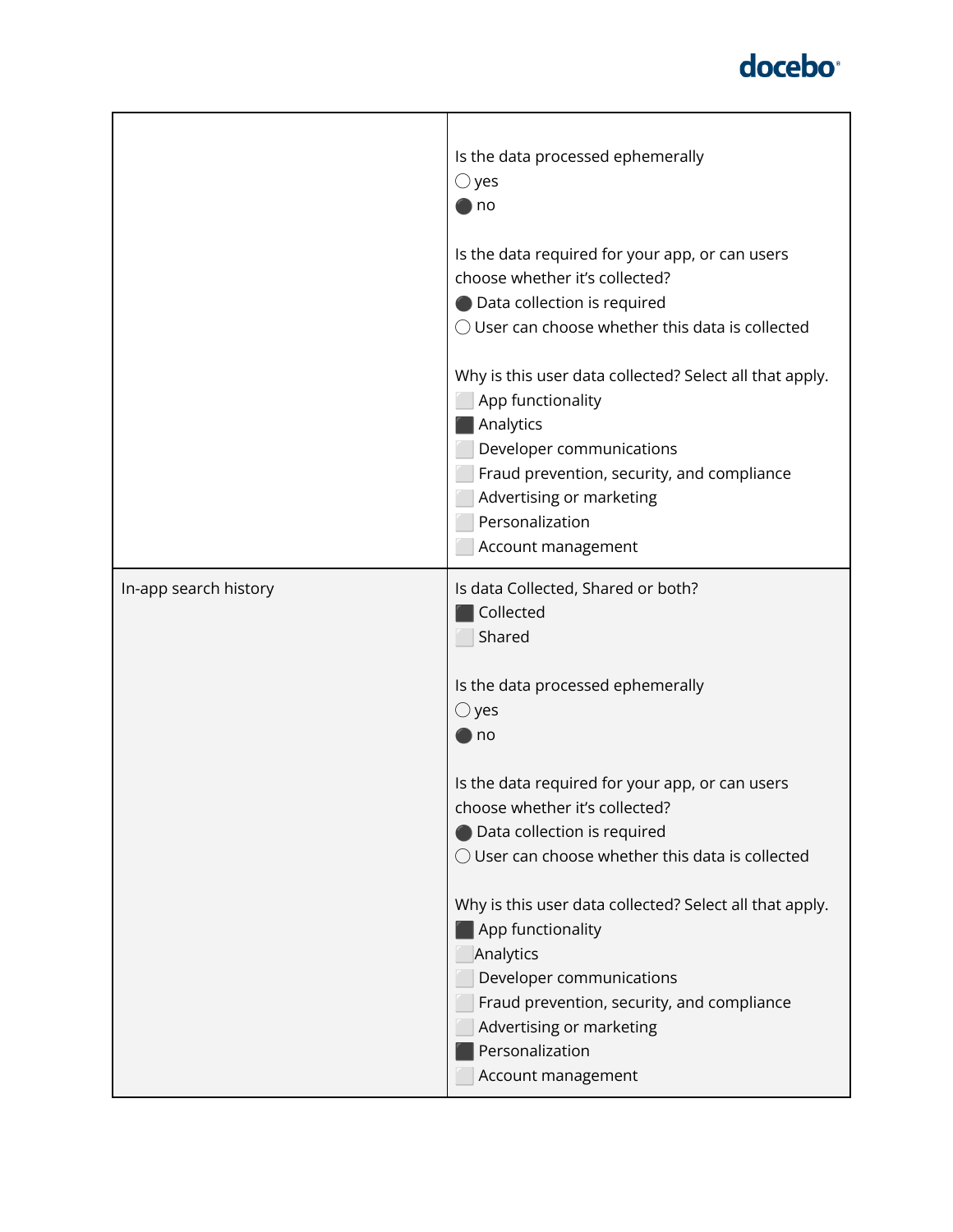

| <b>App info and performance</b> |                                                                                                                                                                                                                                          |  |
|---------------------------------|------------------------------------------------------------------------------------------------------------------------------------------------------------------------------------------------------------------------------------------|--|
| Crash logs                      | Is data Collected, Shared or both?<br><b>Collected</b><br>Shared                                                                                                                                                                         |  |
|                                 | Is the data processed ephemerally<br>$\bigcirc$ yes<br>) no                                                                                                                                                                              |  |
|                                 | Is the data required for your app, or can users<br>choose whether it's collected?<br>● Data collection is required<br>O User can choose whether this data is collected                                                                   |  |
|                                 | Why is this user data collected? Select all that apply.<br>App functionality<br>Analytics<br>Developer communications<br>Fraud prevention, security, and compliance<br>Advertising or marketing<br>Personalization<br>Account management |  |
| Diagnostics                     | Is data Collected, Shared or both?<br>Collected<br>Shared                                                                                                                                                                                |  |
|                                 | Is the data processed ephemerally<br>$\bigcirc$ yes<br>) no                                                                                                                                                                              |  |
|                                 | Is the data required for your app, or can users<br>choose whether it's collected?<br>Data collection is required<br>$\bigcirc$ User can choose whether this data is collected                                                            |  |
|                                 | Why is this user data collected? Select all that apply.<br>App functionality<br>Analytics                                                                                                                                                |  |